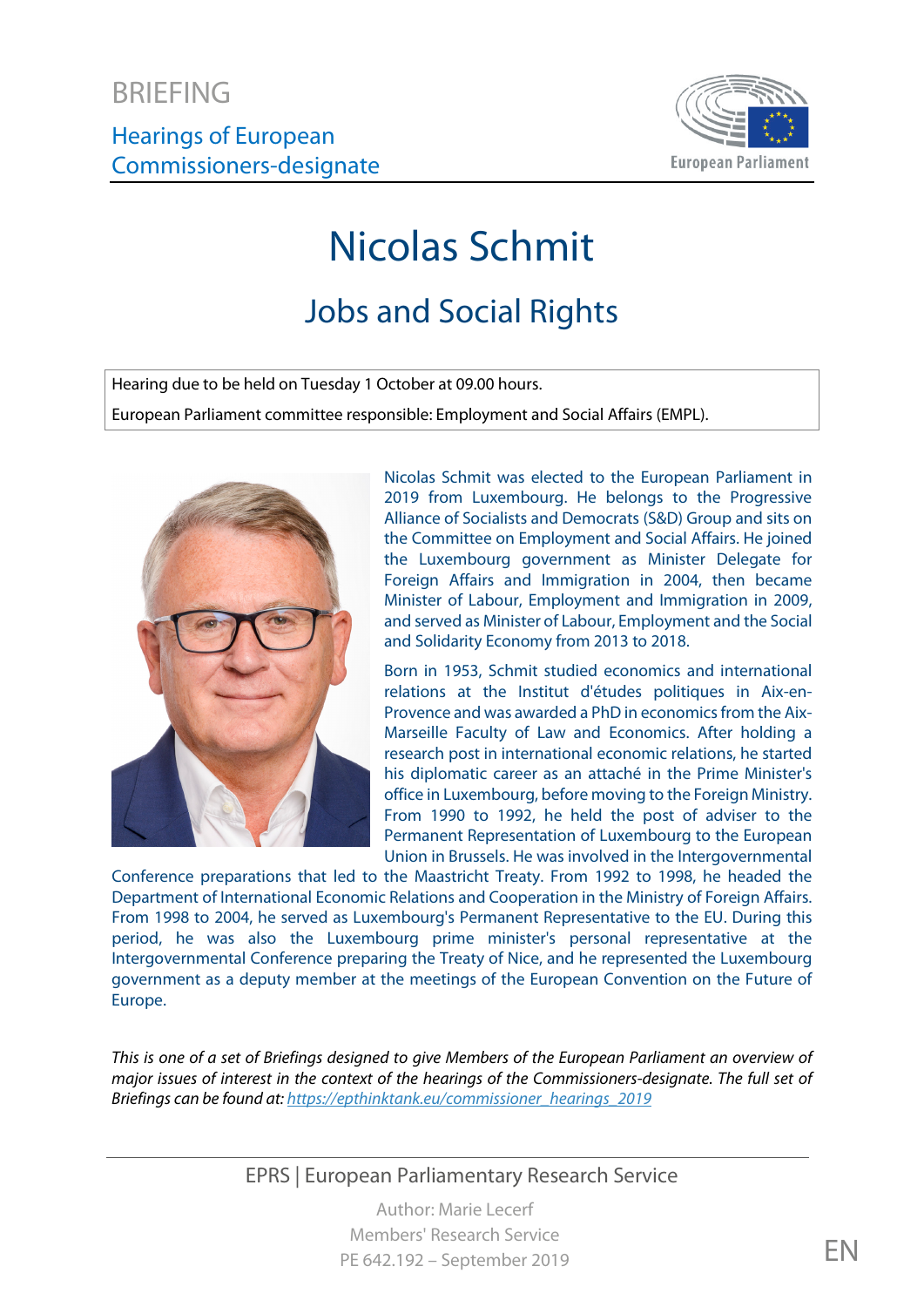## Background

Many of the powers relating to employment and social affairs belong to the Member States. However, employment promotion, improvement of living and working conditions, fair social protection, social dialogue, the development of human resources with a view to achieving a high and sustainable level of employment, the fight against exclusion and the strengthening of Europe's social dimension are objectives shared by the European Union and the Member States.

The EU has a number of levers at its disposal to promote this social dimension:

- У. legislative instruments laying down: minimum EU standards on working conditions, health and safety at work, the free movement of workers, social security coordination;
- ъ. financial instruments: th[e European Social Fund](http://ec.europa.eu/esf/) (ESF), the [Employment and Social Innovation](https://ec.europa.eu/social/main.jsp?catId=1081)  [Programme](https://ec.europa.eu/social/main.jsp?catId=1081) (EaSI), th[e European Globalisation Adjustment Fund](https://ec.europa.eu/social/main.jsp?catId=326) (EGF), th[e Fund for European](https://ec.europa.eu/social/main.jsp?catId=1089)  [Aid to the Most Deprived](https://ec.europa.eu/social/main.jsp?catId=1089) (FEAD), and the [Youth Employment Initiative](https://ec.europa.eu/social/main.jsp?catId=1176) (YEI);
- ×. policy instruments: the [European employment strategy,](https://ec.europa.eu/social/main.jsp?catId=101&langId=en) the [European Semester,](https://ec.europa.eu/info/business-economy-euro/economic-and-fiscal-policy-coordination/eu-economic-governance-monitoring-prevention-correction/european-semester/framework/european-semester-why-and-how_en) the [open](https://eur-lex.europa.eu/summary/glossary/open_method_coordination.html)  [method of coordination,](https://eur-lex.europa.eu/summary/glossary/open_method_coordination.html) the [European Pillar of Social Rights,](https://ec.europa.eu/commission/priorities/deeper-and-fairer-economic-and-monetary-union/european-pillar-social-rights_en) and EU-level agreements between unions and employers;
- decentralised EU agencies: the European Centre for the Development of Vocational Training э. [\(Cedefop\)](https://www.cedefop.europa.eu/), the European Foundation for the Improvement of Living and Working Conditions [\(Eurofound\)](https://www.eurofound.europa.eu/), and the European Agency for Safety and Health at Work [\(EU-OSHA\)](https://osha.europa.eu/en), as well as the newly established European Labour Authority [\(ELA\)](https://ec.europa.eu/social/main.jsp?catId=1414&langId=en).

In addition to the EU institutions and Member States, many other stakeholders are involved in formulating and monitoring employment policy: the various labour market actors, organisations representing social and economic interest groups, non-governmental organisations and civil society organisations representing particular groups. As the European Commission President-elect outlines in her [mission letter,](https://ec.europa.eu/commission/files/nicolas-schmits-mission-letter_en) the Commissioner for Jobs and Social Rights will work under the guidance of the Executive Vice-President for an Economy that Works for People, and will be supported by the Commission's Directorate-General for Employment, Social Affairs and Inclusion.

#### Recent developments

Significant legislative progress was made during the eighth parliamentary term (2014 to 2019), not least on labour mobility, fair working conditions, work-life balance and equal opportunities. A [European Platform tackling](https://ec.europa.eu/social/main.jsp?catId=1299&langId=en#navItem-1) undeclared work was launched in May 2016. The platform focuses on the prevention, deterrence and combating of undeclared work and the reporting of undeclared jobs. A labour [mobility package](https://www.europarl.europa.eu/legislative-train/theme-deeper-and-fairer-internal-market-with-a-strengthened-industrial-base-labour/package-labour-mobility-package) was launched to support labour mobility and tackle abuse. As part of this package, an enhanced European Network of Employment Services (EURES) was set up in 2016 to reflect new mobility patterns, technological changes and recruitment channels.

The [targeted review of the Posting of Workers Directive](https://eur-lex.europa.eu/legal-content/EN/TXT/?uri=OJ:L:2018:173:TOC) was completed in 2018 and brought changes in three areas: equal pay for posted and local workers, including subcontractors; more coherent rules on temporary agency workers; and long-term posting. The main aim of the directive is to establish a balance between a level playing field for business and social protection for workers.

Th[e revision of the Social Security Coordination Regulations](https://eur-lex.europa.eu/legal-content/EN/TXT/?uri=CELEX%3A52016PC0815) was launched in 2016. It aims to ensure that the rules on social security coordination respond to recent social, economic and political developments in EU countries. The proposal focuses on areas that have not been covered satisfactorily and where improvements are needed: economically inactive citizens' access to social benefits, long-term care benefits, unemployment benefits and family benefits.

A [social fairness package](http://europa.eu/rapid/press-release_IP-18-1624_en.htm) was launched in 2018 to support the implementation of the 20 principles of the European Pillar of Social Rights. It consisted of a proposal for a [European Labour Authority,](https://eur-lex.europa.eu/legal-content/EN/TXT/?uri=COM:2018:0131:FIN) which became operational in 2019 with the goal of complementing and facilitating the implementation of initiatives on the posting of workers and social security, so as to ensure fair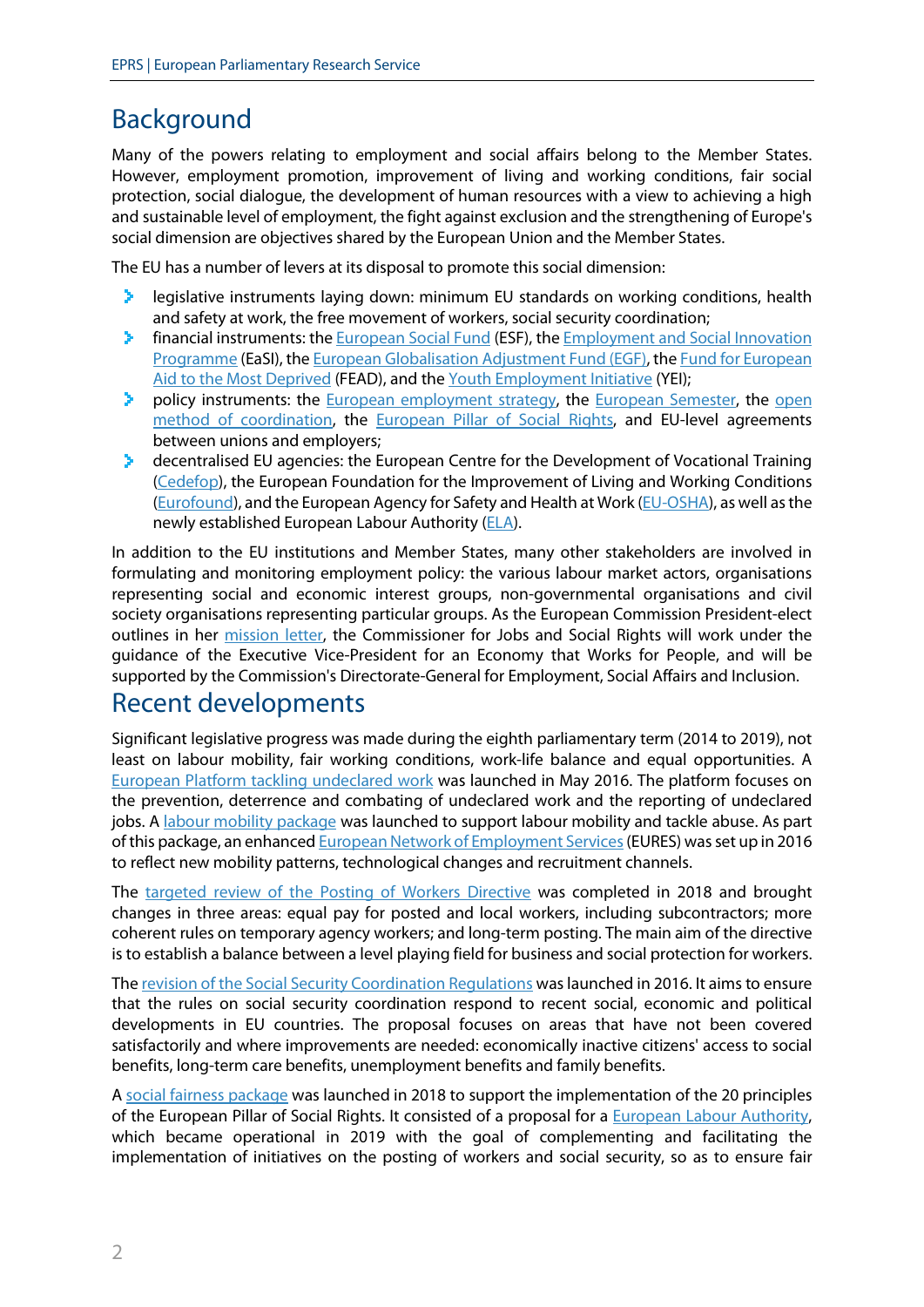mobility and fight abuse. There was also a proposal for Council recommendation to improve access to social protection for [workers and the self-employed.](https://eur-lex.europa.eu/legal-content/EN/TXT/?uri=COM:2018:0132:FIN)

A new directive on [transparent and predictable working conditions](https://eur-lex.europa.eu/legal-content/EN/TXT/?uri=CELEX:32019L1152) (Written Statement Directive) was adopted in 2019 with the aim of ensuring that workers are provided with an updated and extended information package on their obligations and working conditions when they take up employment. It establishes new minimum standards to ensure that all workers, including those on atypical contracts, benefit from more predictability and clarity as regards their working conditions.

With the [New Skills Agenda for Europe](https://ec.europa.eu/social/main.jsp?catId=1223) (June 2016), several measures were proposed and have been successfully put in place. Among the most important are: a *Skills Guarantee* to help low-skilled adults acquire a minimum level of literacy, numeracy and digital skills and progress towards an upper secondary qualification; a review of the [European Qualifications Framework](https://eur-lex.europa.eu/legal-content/EN/TXT/?uri=celex:32017H0615(01)) to make better use of all available skills in the European labour market; the [Digital Skills and Jobs Coalition](https://ec.europa.eu/digital-single-market/en/digital-skills-jobs-coalition) to support cooperation among education, employment and industry stakeholders; and the revision of the [Europass framework,](https://eur-lex.europa.eu/legal-content/EN/TXT/?uri=celex:32018D0646) offering people better and easier-to-use tools to present their skills and get useful real-time information on skills needs and trends.

### Priorities and challenges

#### Public opinion

According to [Eurobarometer surveys,](http://www.europarl.europa.eu/at-your-service/files/be-heard/eurobarometer/2018/delivering_on_europe_citizens_views_on_current_and_future_eu_action/report.pdf) EU citizens' support for greater EU involvement in health and social security policy area grew from 63 % in 2016 to 69 % in 2018. In 2018, 38 % of citizens judged the EU's involvement in health and social security policies as adequate.

Despite significant legislative progress in several areas, such as labour mobility, equal and fair working conditions and extended social protection, there is more to do. The next Commission will have to address the following challenges, among others:

- X Social protection schemes will need to be further harmonised and adapted to new labour market realities (i.e. declining numbers of manufacturing jobs and increasing numbers of atypical contracts and ['platform workers'\)](https://www.eurofound.europa.eu/observatories/eurwork/industrial-relations-dictionary/platform-work). Coordination of social security systems is a major file that is still pending from the last parliamentary term.
- ×. In 2017, the European Commission published a study initiated by the European Parliament, which discusses different options as regards the implementation of a common European [Unemployment Insurance Scheme](https://www.ceps.eu/ceps-publications/feasibility-and-added-value-european-unemployment-benefits-scheme/) and concludes that such a scheme could be established within the boundaries of the existing Treaties.
- The EU institutions jointly proclaimed the [European Pillar of Social Rights](https://cor.europa.eu/en/engage/studies/Documents/European%20Regional%20Social%20Scoreboard/European-Regional-Social-Scoreboard.pdf) in November 2017, setting out the EU's commitment to [fair wages](https://webapi2016.cor.europa.eu/v1/documents/cor-2015-01689-00-00-ac-tra-en.docx/content) for workers. This includes ensuring adequate minimum wages for all workers, to allow them to have a decent standard of living.
- У. In its [proposal for the 2021-2027 multiannual financial framework](https://eur-lex.europa.eu/legal-content/EN/TXT/?uri=COM%3A2018%3A321%3AFIN) (MFF), the Commission plans to boost funding to improve workers' employment opportunities and strengthen social cohesion through an enlarged 'European Social Fund Plus'. This would serve as the EU's main financial instrument for implementation of the Social Pillar and would concentrate investment in education, employment and social inclusion. It would merge the existing ESF, the [YEI,](https://ec.europa.eu/social/main.jsp?catId=1176) the [FEAD,](https://ec.europa.eu/social/main.jsp?catId=1089) the EaSI and the Health programme. The Commission proposes to allocate €101.2 billion in current prices (€89.7 billion in 2018 constant prices) from the EU budget to the ESF+.